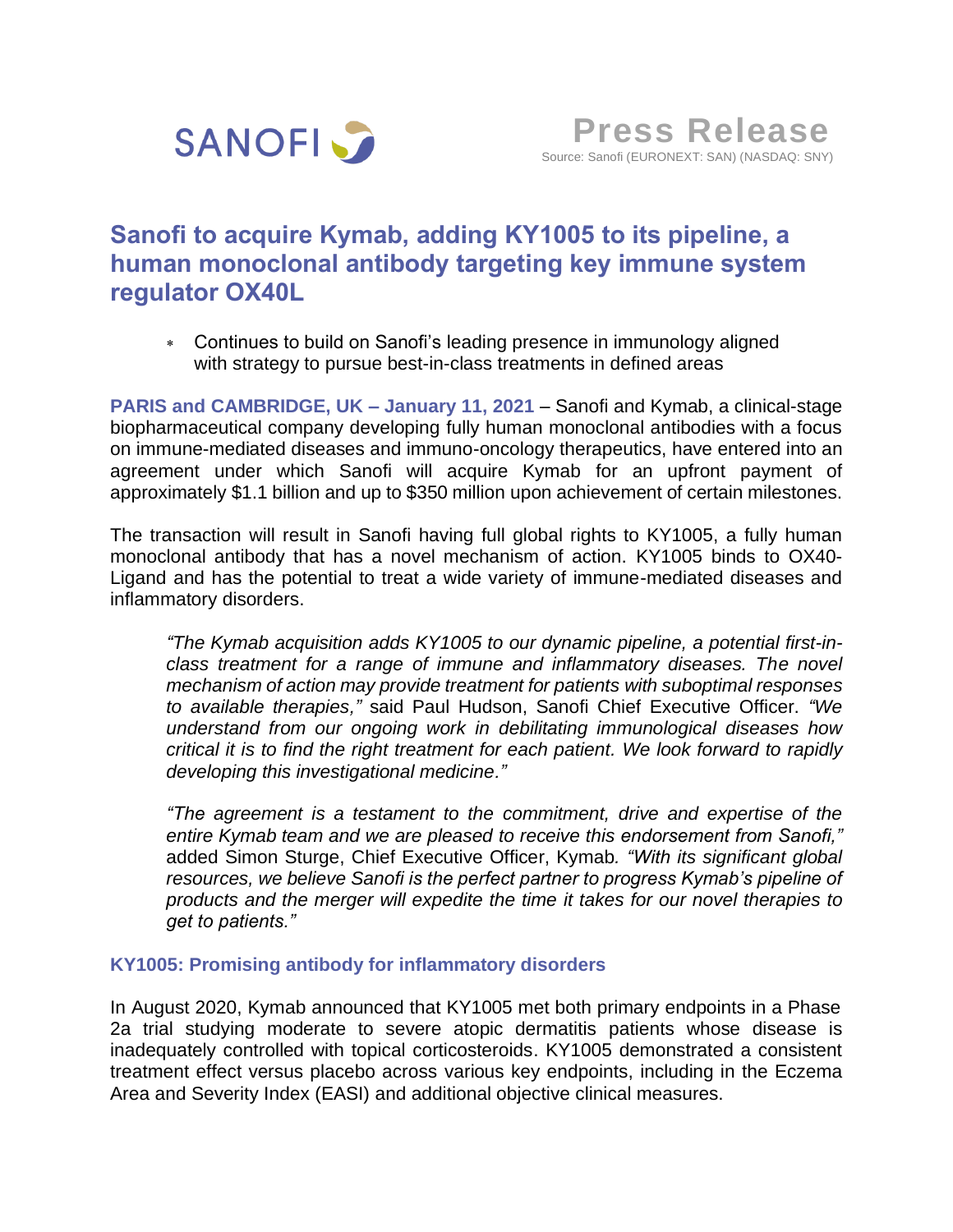*"This acquisition aligns with our strategy of targeting fundamentally important disease pathways. We believe that OX40L, a key immune regulator, has the potential to rebalance the immune system without suppressing it, providing a promising new approach to treating a range of immune-mediated diseases,"*  said John Reed, M.D. Ph.D., Global Head of Research & Development at Sanofi.

Kymab's pipeline also includes the oncology asset KY1044, an ICOS agonist monoclonal antibody, currently in early Phase 1/2 development as monotherapy and in combination with an anti-PD-L1. The acquisition also provides Sanofi with access to new antibody technologies and research capabilities.

## **Transaction Terms**

Under the terms of the transaction, Sanofi will acquire Kymab for an upfront payment of approximately \$1.1 billion and up to \$350 million upon achievement of certain milestones.

Sanofi plans to finance the transaction with cash on hand. The closing of the transaction is subject to the expiration or termination of the waiting period under the Hart-Scott-Rodino Antitrust Improvements Act of 1976 and other customary closing conditions. Sanofi expects to complete the acquisition in the first half of 2021.

Weil, Gotshal & Manges LLP is acting as Sanofi's legal counsel. J.P. Morgan is acting as financial advisor to Kymab and Goodwin PLC is acting as its legal counsel.

### **About Kymab**

Kymab is a clinical-stage biopharmaceutical company developing fully human monoclonal antibody therapeutics with a focus on immune mediated diseases and immuno-oncology using its proprietary, integrated platforms collectively called IntelliSelect®. Kymab's IntelliSelect Transgenic platforms contain a full diversity of human antibodies, making them the most comprehensive antibody platforms available.

Selecting from a broad diversity of fully human antibodies assures the highest probability of finding drug candidates with best-in-class characteristics quickly and efficiently.

For more information on Kymab please see [http://www.kymab.com.](http://www.kymab.com/) Kymab and IntelliSelect are trademarks of Kymab Limited.

#### **About Sanofi**

Sanofi is dedicated to supporting people through their health challenges. We are a global biopharmaceutical company focused on human health. We prevent illness with vaccines, provide innovative treatments to fight pain and ease suffering. We stand by the few who suffer from rare diseases and the millions with long-term chronic conditions.

With more than 100,000 people in 100 countries, Sanofi is transforming scientific innovation into healthcare solutions around the globe.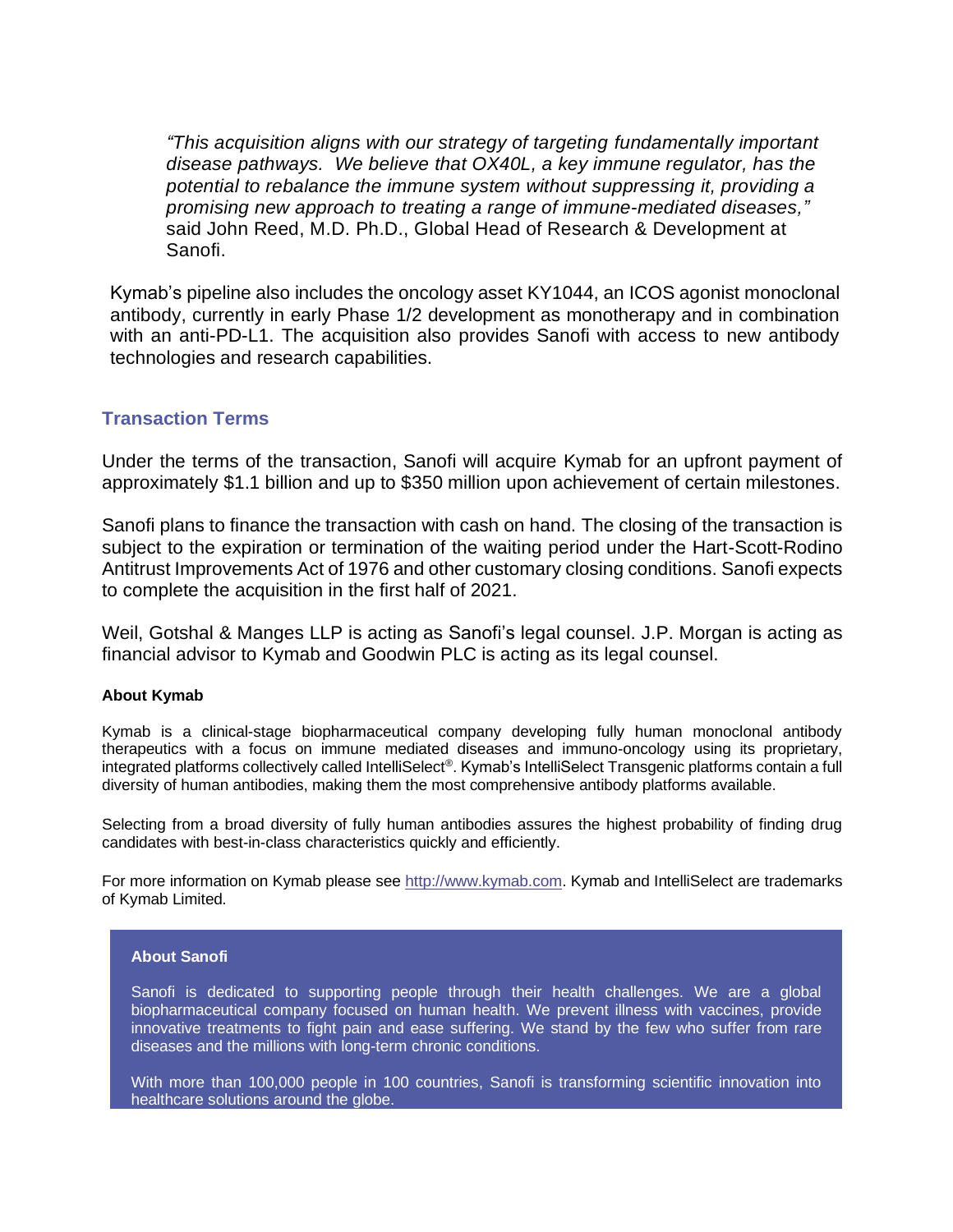### Sanofi, Empowering Life

**Sanofi Media Relations Contacts** Ashleigh Koss Tel.: +1 (908) 205 2572 [ashleigh.koss@sanofi.com](mailto:ashleigh.koss@sanofi.com)

Quentin Vivant Tel.: +33 (0)1 53 77 46 46 [mr@sanofi.com](mailto:mr@sanofi.com)

**Sanofi Investor Relations Contacts Paris** Eva Schaefer-Jansen Arnaud Delepine Yvonne Naughton

#### **Sanofi Investor Relations Contacts North America**

Felix Lauscher Fara Berkowitz Suzanne Greco

IR main line: Tel.: +33 (0)1 53 77 45 45 [ir@sanofi.com](mailto:ir@sanofi.com)

**Kymab** Anne Hyland [Anne.hyland@kymab.com](mailto:Anne.hyland@kymab.com)

Brandon Lewis [Brandon.lewis@kymab.](mailto:Brandon.lewis@kymab)com +44 (0) 1223 833 301

**Kymab Media UK** Consilium Strategic Communications Mary-Jane Elliott / Sukaina Virji / Melissa Gardiner [kymab@consilium-comms.com](mailto:kymab@consilium-comms.com) Tel: +44 (0) 20 3709 5700

#### *Sanofi Forward-Looking Statements*

*This press release contains forward-looking statements as defined in the Private Securities Litigation Reform Act of 1995, as amended. Forward-looking statements are statements that are not historical facts and may include projections and estimates and their underlying assumptions, statements regarding plans, objectives, intentions and expectations with respect to future financial results, events, operations, services, product development and potential, and statements regarding future performance. Forwardlooking statements are generally identified by the words "expects", "anticipates", "believes", "intends", "estimates", "plans", "will be" and similar expressions. Although Sanofi's management believes that the expectations reflected in such forward-looking statements are reasonable, investors are cautioned that forward-looking information and statements are subject to various risks and uncertainties, many of which are difficult to predict and generally beyond the control of Sanofi, that could cause actual results and developments to differ materially from those expressed in, or implied or projected by, the forward-looking information and statements. These risks and uncertainties include among other things, risks related to Sanofi's ability to complete the acquisition on the proposed terms or on the proposed timeline, including the receipt of required regulatory approvals, other risks associated with executing business combination transactions, such as the risk that the businesses will not be integrated successfully, that such integration may be more difficult, time-consuming or costly than expected or that the expected benefits of the acquisition will not be realized including the ability to develop, commercialize or market new products, competition, the uncertainties inherent in research and development, including future clinical data and analysis, regulatory obligations and oversight by regulatory authorities, such as the FDA or the EMA, including decisions of such authorities regarding whether and when to approve any drug, device or biological application that may be filed for any product candidates as well as decisions regarding labelling and other matters that could affect*  the availability or commercial potential of any product candidates, the absence of a guarantee that any product candidates, if *approved, will be commercially successful, the future approval and commercial success of therapeutic alternatives, Sanofi's ability to benefit from external growth opportunities and to complete related transactions and/or obtain regulatory clearances, risks associated with Sanofi's and Kymab's intellectual property and any related pending or future litigation and the ultimate outcome of such litigation, trends in exchange rates and prevailing interest rates, volatile economic and market conditions, cost containment initiatives and subsequent changes thereto, and the impact that COVID-19 will have on Sanofi and Kymab and their respective customers, suppliers, vendors, and other business partners, and the financial condition of any one of them, as well as on Sanofi's and Kymab's employees and on the global economy as a whole. Any material effect of COVID-19 on any of the foregoing could also adversely impact Sanofi and Kymab. This situation is changing rapidly and additional impacts may arise of which Sanofi and Kymab are not currently aware and may exacerbate other previously identified risks. While the list of factors presented here is representative, no list should be considered a statement of all potential risks, uncertainties or assumptions that could have a material adverse effect on Sanofi's consolidated financial condition or results of operations. The foregoing factors should be read in conjunction with the risks and cautionary statements discussed or identified in the public filings with the U.S. Securities and Exchange Commission (the "SEC") and AMF made by Sanofi, including those listed under "Risk Factors" and "Cautionary Statement Regarding Forward-Looking Statements" in Sanofi's annual report on Form 20-F for the year ended December 31, 2019 and in subsequent Form 6-Ks filed with the SEC. The forward-looking statements speak only as of the date hereof and, other than as*